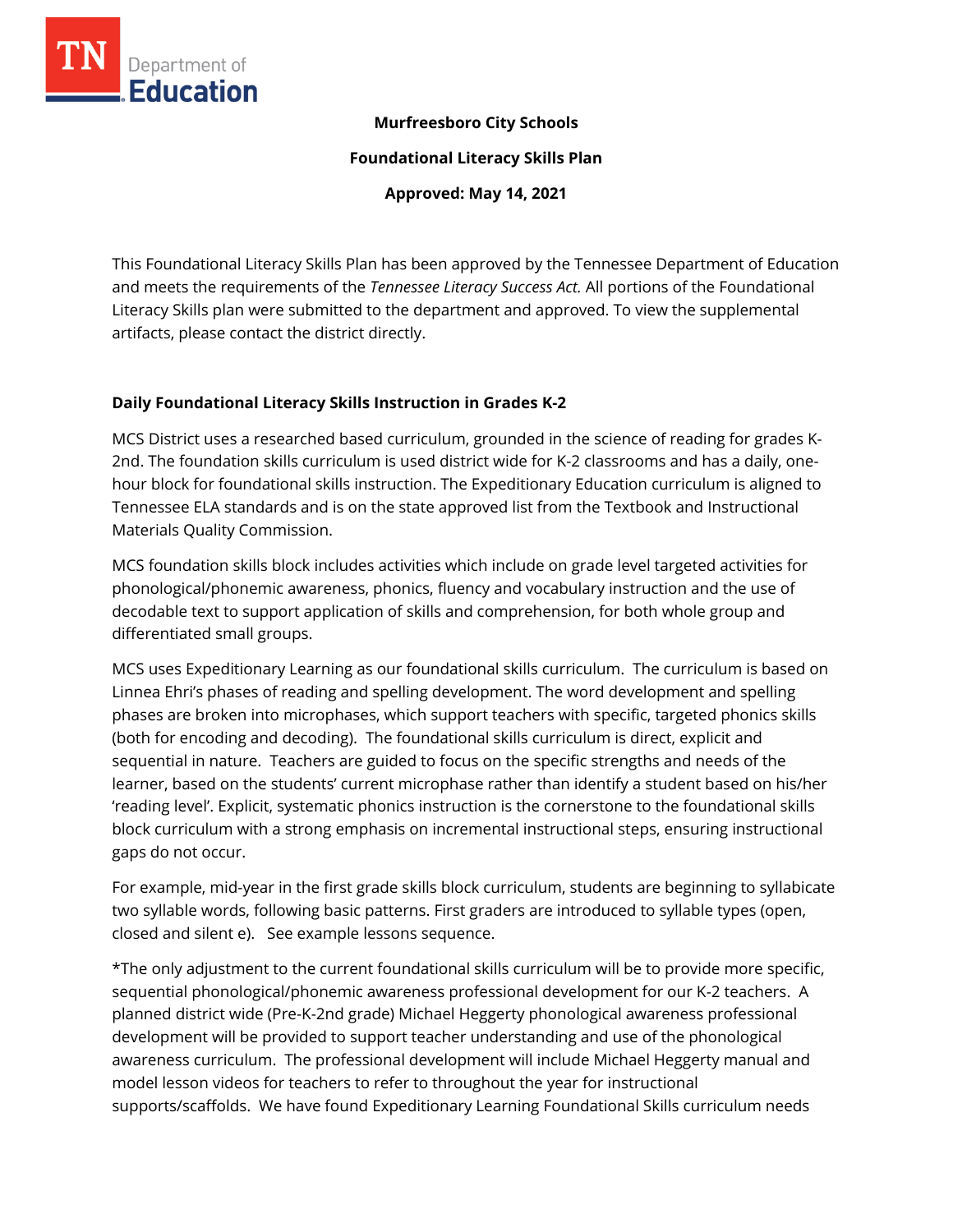more emphasis for explicit, systematic phonological and phonemic awareness work, covering phonological and phonemic awareness skills such as rhyming on onset fluency, isolating final and medial sounds, blending and segmenting sounds, adding and deleting phonemes and substituting phonemes. In addition to the PA professional developments and teacher follow-ups, teachers will be provided with additional phonological resources such as David and Meredith Liben's site: ReadingDoneRight.org and the TNDOE Foundational Skills Curriculum supplement sites, which continue the work of sequential, systematic and explicit phonological awareness instruction. We will continue to support teachers with the Expeditionary Learning curriculum, ensuring we are using the curriculum with integrity—using the end of cycle and benchmark assessments accurately and with fidelity. Teachers will be trained how to use the data from the foundation skills benchmarks to make the best instructional decisions, both for whole group and small group instruction.

## **Daily Foundational Literacy Skills Instruction in Grades 3-5**

MCS District has an integrated literacy block for grades 3rd – 5th grades and uses a researched based curriculum, grounded in the science of reading. The Expeditionary Education curriculum is aligned to Tennessee ELA standards and is on the state approved list from the Textbook and Instructional Materials Quality Commission.

MCS 3rd – 5th grade ELA block includes activities, which include on grade level targeted activities for morphology, spelling, writing and fluency. A minimum of 60 minutes (embedded within the knowledge building content and the ALL Block/small group instruction) addresses foundation skills instruction. Teachers were provided with the EL ED ALL BLOCK small group curriculum, which addresses grammar usage and mechanics, targeted writing instruction, word study (advanced phonics/fluency), vocabulary (morphology) and comprehension.

In addition, this year third grade teachers were provided a 'flex curriculum' from the EL Ed curriculum, which addressed the foundation skills 'gap' due to loss of instruction from the Spring of 2020. Teachers were able to use the flex curriculum in small group instruction to address student foundation skills needs.

For example, our fourth grade students are now beginning the domain on The Nineteenth Amendment. They begin by briefly activating prior knowledge and read independently and/or aloud. After the daily read aloud or independent reading in on-grade level, complex text, the students summarize the content (via a talk structure), complete "word work"—see example below), respond to a series of questions, and write a response to a question that requires students to pull evidence from the text to support their answer. For example, in vocabulary lessons teachers provide explicit support for vocabulary needed to access the complex text. In one lesson, the students study the affix 'tion' to support word meaning and comprehension of the text. Students use their word knowledge as they engage in group discussion and writing activities. Therefore, foundational skills instruction is embedded in all aspects of their 90-minute block and is dedicated to developing students' holistic literacy approach to fluency, vocabulary, and comprehension.

A specific example, mid-year in the fourth grade skills within the ALL BLOCK curriculum, students are looking closely at morphemes within words to support word level and text level comprehension.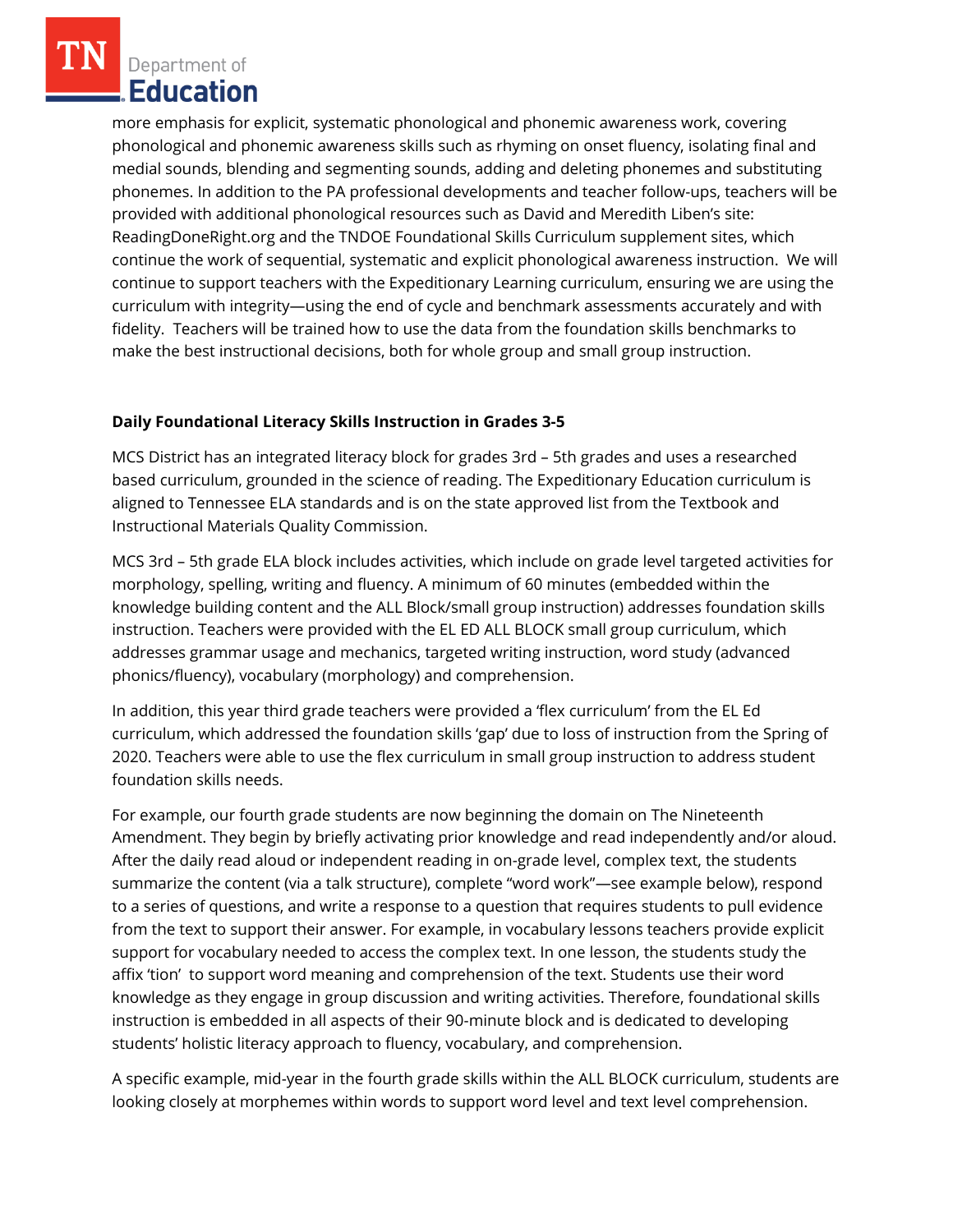Students address the use of affixes as clues to the meanings of words.

\*There are currently no plans to change or supplement the EL ED 3rd – 5th grade curriculum although there will continue to be additional year- long professional developments which support teacher clarity and implementation of the curriculum with integrity.

## **Approved Instructional Materials for Grades K-2**

Open Up - K-5 Expeditionary Learning

## **Approved Instructional Materials for Grades 3-5**

Open Up - K-5 Expeditionary Learning

## **Additional Information about Instructional Materials**

Our district has adopted an approved curriculum for ELA instruction; however, we have chosen to supplement K-2nd for phonological and phonemic awareness. Our district will use Michael Heggerty's Phonological/Phonemic Awareness Curriculum (per state approval) to enhance the EL Ed curriculum and support phonics instruction. This supplement allows us to focus more deeply on the phonological awareness and advanced phonemic awareness skills that are crucial for success Pre-K through second grade. We will use the daily sounds-first activities as our daily warm up, both whole group and small group, in all schools across the district.

# **Universal Reading Screener for Grades K-5. This screener complies with RTI<sup>2</sup>and Say Dyslexia requirements.**

Currently, we use aimswebPlus as our universal screener and progress-monitoring tool for K-5 reading. aimswebPlus meets the criteria for the dyslexia screening requirements. We are currently discussing the use of the iReady Reading as our screener for the 2021-22 school year with aimsweb as the diagnostic and progress monitoring tool.

#### **Intervention Structure and Supports**

In the fall, students will be given a universal screener (iReady Reading) to determine which students have a significant reading deficiency or are "at-risk". MCS has data team members with several school stakeholders (interventionists, grade-level teachers, instructional coaches, administrators, school psychologists) who review the universal screener data to determine which students score between the 0-25th percentile AND indicate a skill deficit. Those students demonstrating an area of need are classified as in need of Tier II or Tier III instruction. Students classified as Tier II or Tier III are given a survey level diagnostic assessment (aimswebPlus) to determine specific deficits in order to best assign students to a small group with an intervention that will narrow skill gaps. Students receive daily, intervention instruction for at least 45 minutes in their area of greatest deficit. We have research-based options for reading intervention support available to our students who are "atrisk" and/or who are identified with a significant reading deficiency. Our recently adopted ELA curriculum contains an assessment and remediation guide in which teachers can find activities that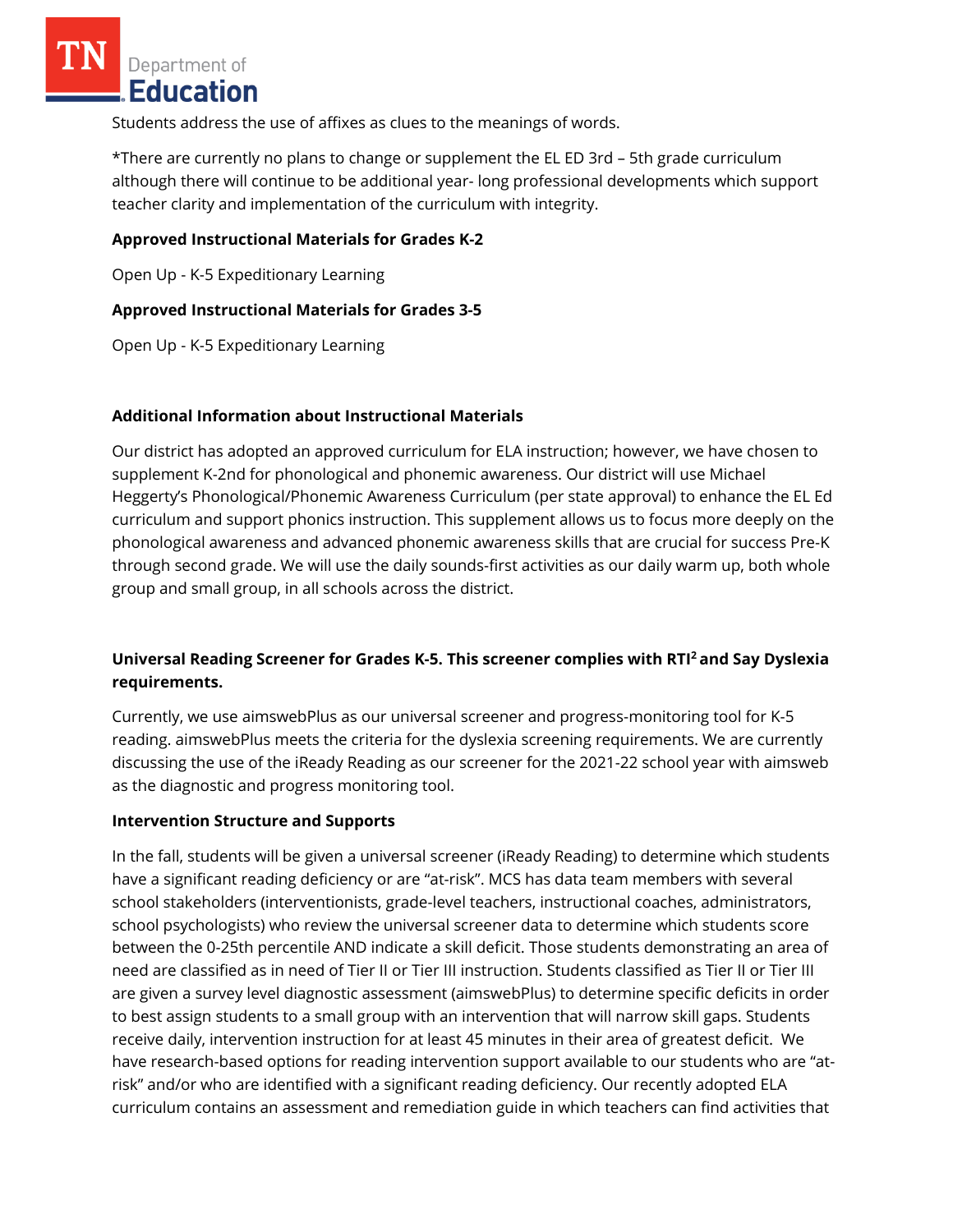directly address skill gaps. They can tailor this to the needs of their RTI group of students. If the intervention does not indicate effectiveness over time, more comprehensive, strategic interventions (such as SPIRE) become an option. Students will be progress monitoring using aimswebPlus.

Data teams meet every 4 ½ weeks to determine if a change in the intervention or the person providing the intervention is needed. The data team also looks at other variables (attendance, engagement, historical data) as part of the decision making process before a change is made to the programming or provider. Students receive explicit instruction in their area of deficit in small groups using research-based materials and strategies.

When requested by a stakeholder(s), students are also screened using additional survey level assessments to determine if they have characteristics of dyslexia. Students who do demonstrate those characteristics receive intensive intervention as outlined in the Say Dyslexia Law using programs that meet the law's requirements. Our district uses a research-based supplemental program as one intervention for students with characteristics of dyslexia. Our district notifies families of students who demonstrate characteristics of dyslexia. Families are notified of the curriculum used to support those students, as it is based on a multi-sensory approach of systematic, explicit, sequential, phonics-based instruction and is considered a strong support for students. Intervention takes place daily during a grade-level time in the master schedule just for RTI. When students are in their RTI groups, they work on activities and assignments that make them stronger in that skill area. For example, students who need instruction in comprehension may read a new text and answer scaffolded questions, all related to the knowledge-building unit they are studying in Tier I instruction. Student skill needs are addressed by some of the following: Tools4Reading (based on 95Percent), 95 Percent Phonological Awareness Lessons, Lexia, Lexia Skillbuilders, TNFSCS Foundation Skills and SPIRE. All interventions listed are explicit and systematic and researched based and grounded in the science of reading. Most of the interventions listed have a multisensory approach. MCS interventionists will receive additional professional development/book study for phonological awareness instruction using Michael Heggerty's text/manual: Bridge the Gap: Intervention Lessons (for students needing PA instruction in grades 2+), which will be different from Tier 1 PA work (per approval by the state).

#### **Parent Notification Plan/Home Literacy Reports**

MCS notifies parents in grades K-5 if their child is "at-risk" for or has a significant reading deficit (as evidenced by students scoring in the 0-25th percentile AND having historical data indicating a need for additional services) immediately after the district's schools complete the fall universal screening. Students' scores are communicated in parent-friendly language that provides a clear explanation of student skill gaps and the depth and extent of student needs. The parents are told what intervention their student will receive and the amount of time each day the student will receive services. This is coupled with a description of the importance of being able to read by the end of 3rd grade. The district defines how students are assessed and what a "significant reading deficit" means. Parents are subsequently notified of their child's progress, or lack of progress, after the 4 ½ week data team meetings. In the parent notifications/communication, data teams note any changes being made if the child is not showing sufficient progress, as evidenced by progress monitoring and universal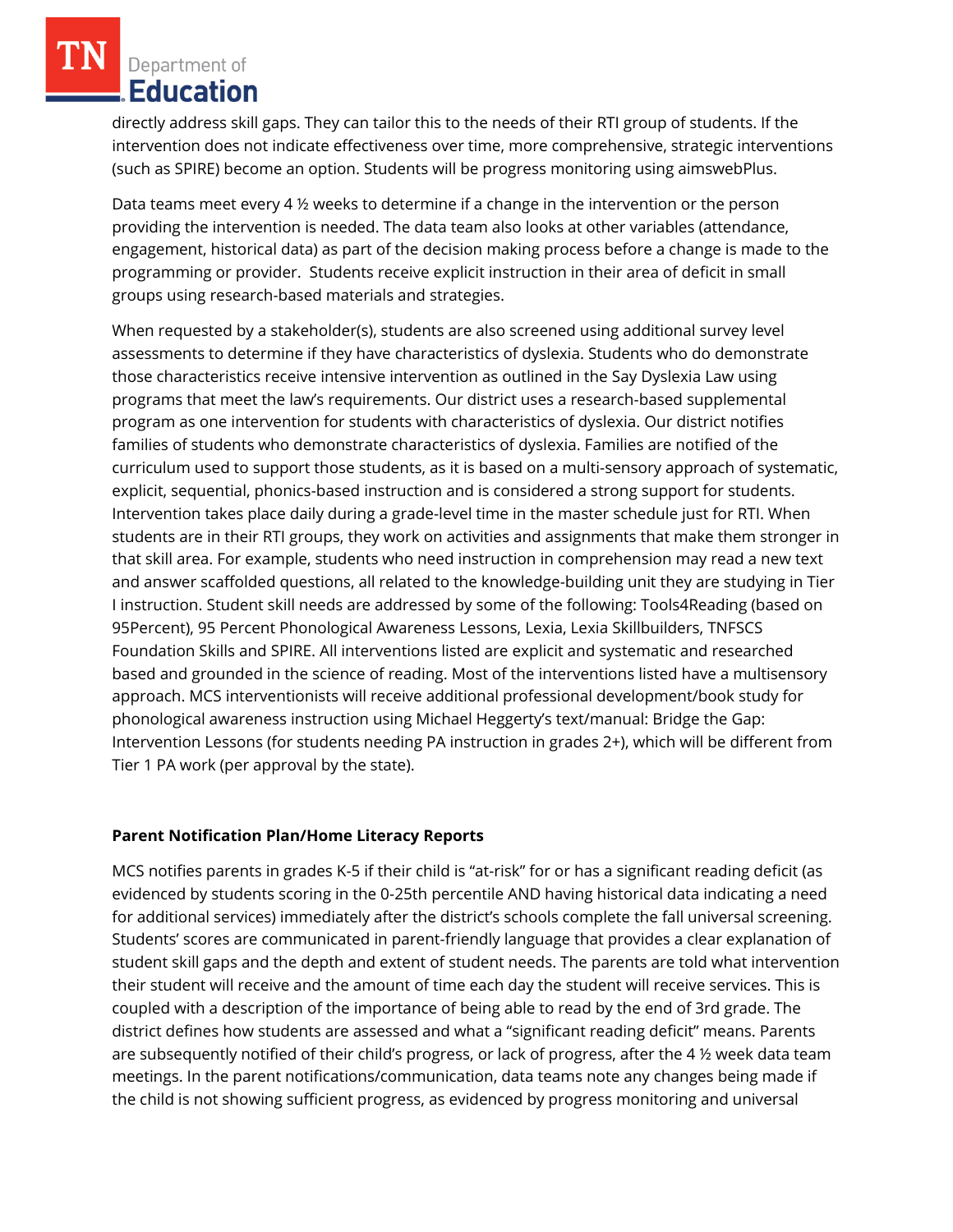screening data as well as recommended activities (that do not require purchased resources) that will support students in the area of deficit. These communications go out to parents with students in grades K-3 three times annually and are shared in grades 4 and 5 annually.

MCS has also subscribed to the Ready4K text messaging program which encourages and provides parents of Pre-K-3rd grades with ideas and activities to support student receptive and expressive language/vocabulary and early literacy skills. Parents receive texts three times per week to support their Pre-K-3rd grade student. These texts emphasize the importance of supporting their child with language acquisition skills along with early literacy skills.

## **Professional Development Plan**

MCS teachers will participate in the free and optional Reading 360 Early Literacy Training series developed by the Tennessee Department of Education. Our plan for providing PD for all K-5 teachers is as follows:

April 2021 – Twenty five percent (plus) teachers of grades in grades K through 2nd, along with interventionists, coaches and ESL teachers, will engage in Week 1 of the Early Literacy Training series, asynchronously. This training will focus on foundational reading development and instruction and is grounded in a phonics-based approach. We will ensure that participating educators earn a completion certificate prior to starting Week 2 work in June.

June 2021 – Our district has registered for the cohort-based, in-person training offered as Week 2 of the Early Literacy Training series for all teachers in grade K through second grades. The participating teachers will also include interventionists and elementary instructional coaches. This week will emphasize practical classroom application of research findings around strong instruction in phonological awareness, phonemic awareness, phonics, fluency, and vocabulary. We will plan to include grade three through five during the summer of June 2022.

In addition, MCS will continue to provide many professional developments offered throughout the school year (2021-22) to deepen teacher understanding and efficacy of instructional foundational skills practices using the Expeditionary Learning Foundational Skills curriculum.

May 27 and 28 K-5 teachers will be trained to teach foundational skills (K-2 systematic and explicit/3-5 systematic and integrated) for summer school, assessing and addressing foundational skill deficits for each child. Expeditionary Learning foundational skills curriculum will be the focus for Tier 1 instruction while a reading intervention framework addressing the simple view of reading and Reading Rope will be used to address students in Tier 2 and Tier 3 during the intervention block.

June 1-4 K-2 teachers, instructional coaches and interventionists will participate in TNDOE Early Literacy with trainers from state hired vendor (addressing phonological awareness, phonics and fluency). An the end of these sessions, quick assessments will be provided.

July (specific dates TBA) 3-5 grade teachers will receive Expeditionary Learning ALL Block (small groups) professional development from Better Lessons Professional Development trainers